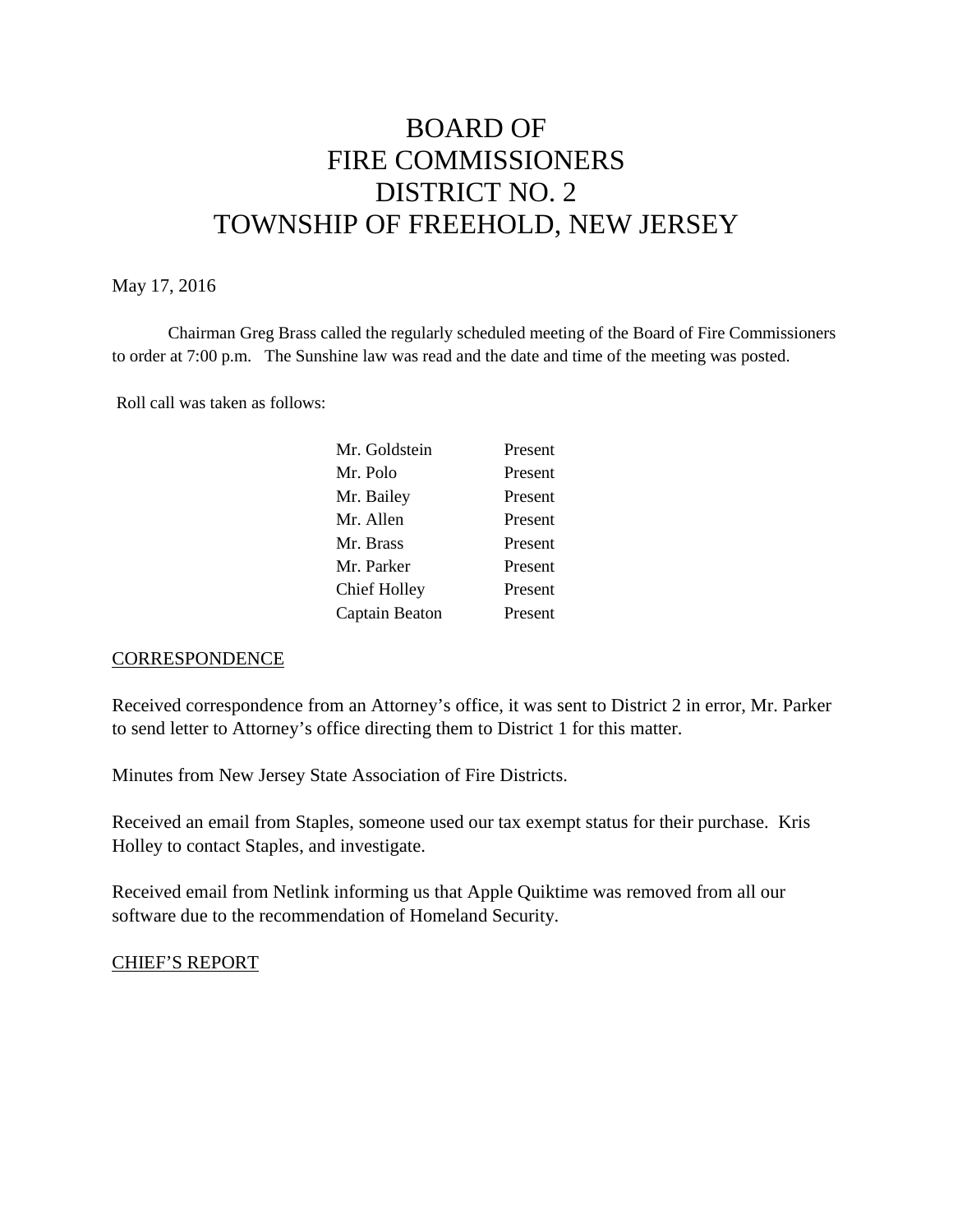LED lights installed in  $'76$ '90 charger was repair and replaced '75 and '77 cabinet doors adjusted '74 T fitting on pump was rotted out, will be fixed 75' still waiting for parts for the ladder holders

## RADIO AND ALARM

Spillman, is now up and running. It will be \$500 a year per unit for technical support, PC installment and training. East Freehold Fire Company has all the equipment and ready to use, just need to update to Windows 10 to install the program. East Freehold Fire Company has 7 units to be installed. This is a single source company, no other quotes will not be available or needed. Mr. Allen made a motion for all 7 units, Mr. Polo 2nd the motion. Roll was called and approved.

Mr. Polo received a voucher for the new pagers but no invoice for 10 pagers with 1 free, spoke with Asst. Chief Murray, the Department will pay for 5 pagers up front with the others shipping in July.

## **BUILDING**

Freehold Township is replacing all water meters, Pond Road and Daniel Ways Stations will be replaced..

## **INSURANCE**

Dave to get updated list of active and inactive members, to up date the Life Insurance Policy's for the Department.

Mr. Goldstein still waiting for list for LOSAP from Asst. Chief Murray

## **MAINTENANCE**

Mr. Bailey to get in touch with Fire and Safety to get updated Invoices on all maintenance for the trucks.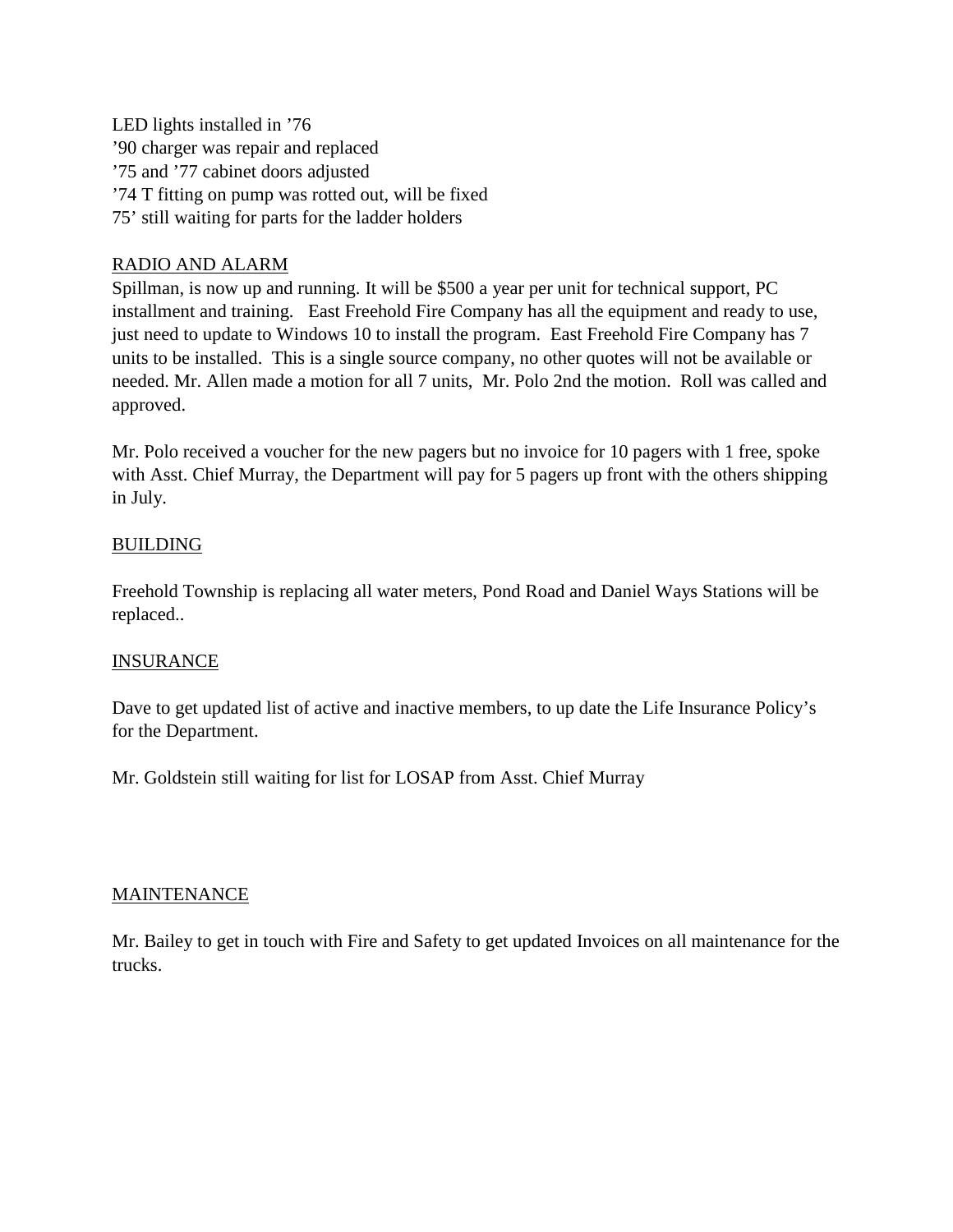Hose Testing is complete, all passed. Service agreement for all trucks from ESI totaling \$2,513.00 annually.

#### NEW BUSINESS

Harassment Policy was given out to all members.

## OLD BUSINESS

Board of Commissioners signed the service agreement with Fire and Company and the Lease agreement. It has been mailed to East Freehold Fire Company for their signatures..

Finger printing for the members has started and going well.

Status of New Building, the committee is going with what the public wanted and are still waiting for new estimates.

50th Anniversary is set for September 30, 2017.

ISO inspection meeting set for June.

#### TREASURER

Next Thursday our CD matures and Mr. Polo will be moving \$200,000.00 from savings to CD account.

| Checking:    | \$<br>615.77     |           |
|--------------|------------------|-----------|
| <b>CD</b>    | \$832,300.82     |           |
| Saving Acct. | \$901,851.50     |           |
| Total        | \$1,734,768.09   |           |
| Check $#$    |                  |           |
| 9916         | <b>NJNG</b>      | \$273.56  |
| 9917         | Verizon Wireless | \$430.11  |
| 9918         | JCP&L            | \$733.44  |
| 9919         | Verizon          | \$383.78  |
| 9920         | <b>Jptium</b>    | \$ 308.22 |